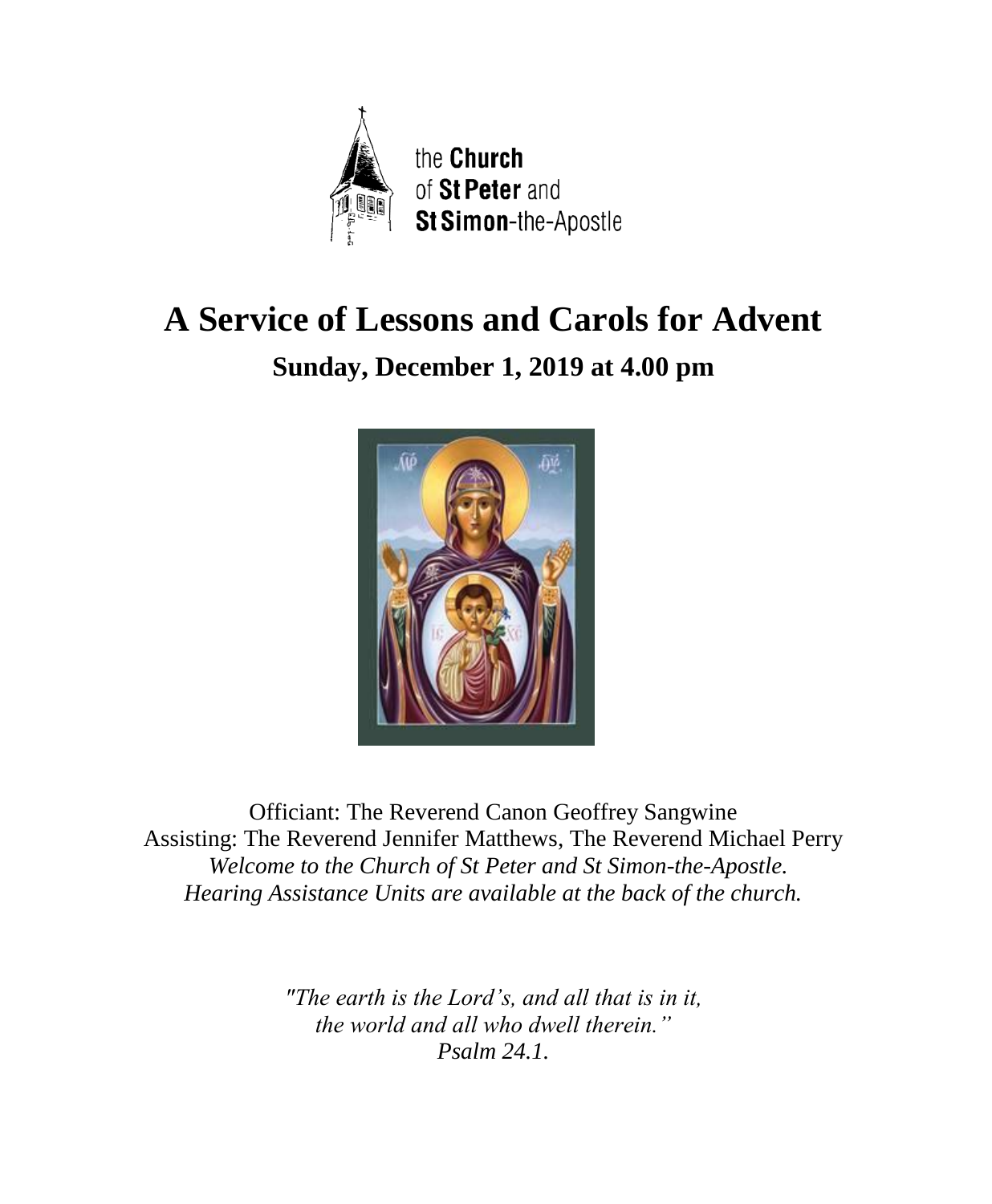#### **Introit** *Advent Responsory* DEREK HOLMAN

- V: I look from afar
- R: And lo, I see the power of God coming, and a cloud covering the whole earth.
- V: Go ye out to meet him and say:
- R: Tell us, art thou he that should come to reign over thy people Israel?
- V: High and low, rich and poor, One with another,
- R: Go ye out to meet him and say:
- V: Hear, O thou shepherd of Israel, thou that leadest Joseph like a sheep.
- R: Tell us, art thou he that should come?
- V: Stir up thy strength, O Lord, and come
- R: To reign over thy people Israel.
- V: Glory be to the Father, and to the Son, and to the Holy Ghost.
- R: I look from afar: and lo, I see the power of God coming,

and a cloud covering the whole earth.

- V: Go ye out to meet him and say:
- R: Tell us, art thou he that should come to reign over thy people Israel?

# **Hymn 628** *Come, Thou Redeemer Tune:* PUER NOBIS NASCITUR

| All        | Come, thou Redeemer of the earth, and manifest thy virgin-birth:       |
|------------|------------------------------------------------------------------------|
|            | Let every age adoring fall; such birth befits the God of all.          |
| Women      | Begotten of no human will, but of the Spirit, thou art still           |
|            | The Word of God in flesh arrayed, the promised fruit to man displayed. |
| All        | Forth from his chamber goeth he, that royal home of purity,            |
|            | A giant in twofold substance one, rejoicing now his course to run.     |
| <b>Men</b> | O equal to thy Father, thou! Gird on thy fleshly mantle now;           |
|            | The weakness of our mortal state with deathless might invigorate.      |
| All        | All laud to God the Father be, all praise, eternal Son, to thee:       |
|            | All glory, as is ever meet, to God the Holy Paraclete.                 |
|            | Toxi, Saint Ambrosa, transl IM Mogle at                                |

 *Text: Saint Ambrose, transl. J.M. Neale et al.*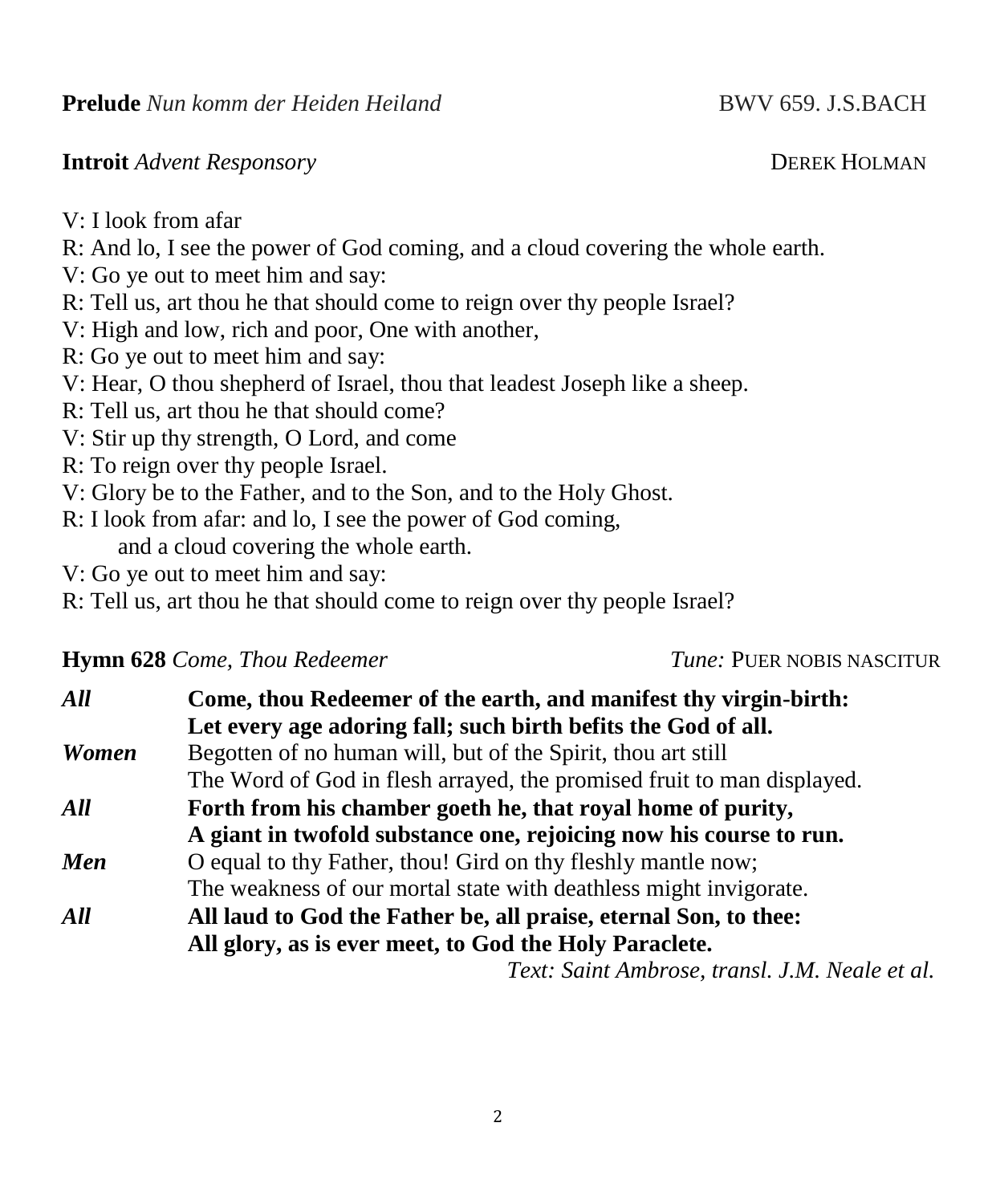#### **Bidding Prayer –** *Remain Standing.*

- *Officiant* We are gathered together to proclaim and receive in our hearts the good news of the coming of God's Kingdom, and so prepare ourselves to celebrate with confidence and joy the birth of our Lord and Saviour Jesus Christ. We pray that we may respond in penitence and faith to the glory of his Kingdom, its works of justice and its promise of peace, its blessing and its hope. As we seek to renew our allegiance to God's loving purpose, we pray for all who at this time especially need his love and protection: the sick in body, mind or spirit; those who suffer from loss of dignity or loss of hope; those who face the future with fear, or walk in the shadow of death. May God, of his grace and mercy, grant to all his people a new trust in his good providence and a new obedience to his sovereign word, for to him is most justly due all glory, honour, worship and praise, world without end. Finally let us offer up our prayers for the coming of Christ's Kingdom, in the words he himself has taught us, saying:
- *All* **Our Father, who art in heaven, Hallowed be thy name, Thy kingdom come, thy will be done, on earth as it is in heaven. Give us this day our daily bread; And forgive us our trespasses, as we forgive them that trespass against us; And lead us not into temptation, but deliver us from evil. For thine is the kingdom, the power and the glory, For ever and ever. Amen.**
- *Officiant* May the Lord when he comes find us watching and waiting, now and at all times. **Amen.**

*Please be seated.*

#### Choir *Adam Lay Ybounden* PHILIP LEDGER

- 1. Adam lay ybounden Bounden in a bond; Four thousand winter, Thought he not too long.
- 2. And all was for an apple An apple that he took. As clerkes finden, Written in their book.

Ne had the apple taken been, the apple taken been, ne had never our Lady a been heavenly Queen.

4. Blessed be the time That apple taken was, Therefore we moun singen. Deo gracias!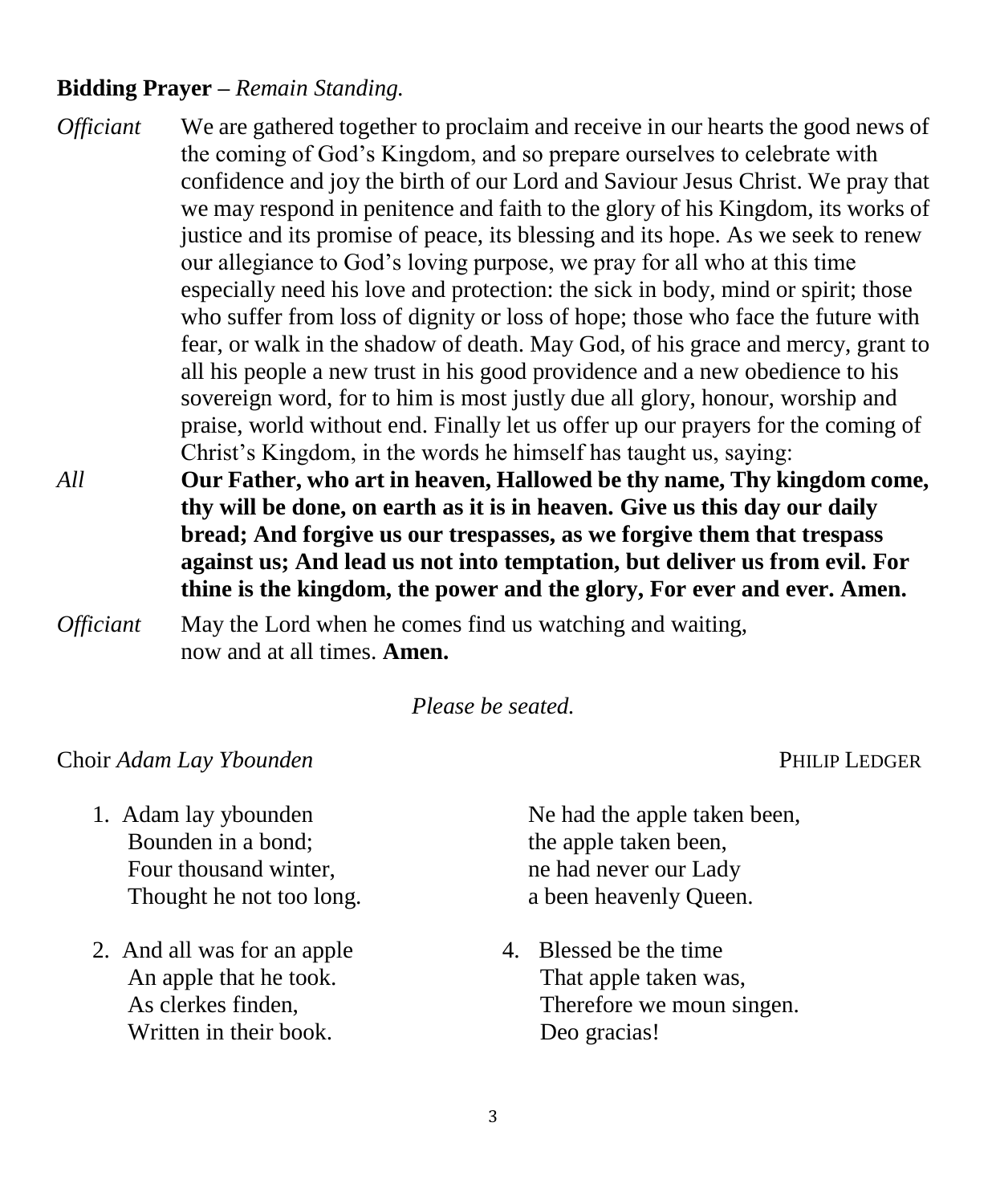# **First Reading: Isaiah 6.1-8**

### *Read by the Reverend Greg Carpenter*

In the year that King Uzziah died, I saw the Lord sitting on a throne, high and lofty; and the hem of his robe filled the temple. Seraphs were in attendance above him; each had six wings: with two they covered their faces, and with two they covered their feet, and with two they flew. And one called to another and said:

'Holy, holy, holy is the LORD of hosts; the whole earth is full of his glory.'

The pivots on the thresholds shook at the voices of those who called, and the house filled with smoke. And I said: 'Woe is me! I am lost, for I am a man of unclean lips, and I live among a people of unclean lips; yet my eyes have seen the King, the LORD of hosts!' Then one of the seraphs flew to me, holding a live coal that had been taken from the altar with a pair of tongs. The seraph touched my mouth with it and said: 'Now that this has touched your lips, your guilt has departed and your sin is blotted out.' Then I heard the voice of the Lord saying, 'Whom shall I send, and who will go for us?' And I said, 'Here am I; send me!'

*All* **Thanks be to God.**

**Hymn 103** On Jordan's Bank (Men v. 2/Women v. 4) *Tune:* WINCHESTER NEW

# **Second Reading** *Isaiah 40.1-11*

*Read by Vanessa Scott*

*Reader* The Prophet proclaims good news to a people in exile.

Comfort, O comfort my people, says your God. Speak tenderly to Jerusalem, and cry to her that she has served her term, that her penalty is paid, that she has received from the Lord's hand double for all her sins. A voice cries out: 'In the wilderness prepare the way of the Lord, make straight in the desert a highway for our God. Every valley shall be lifted up, and every mountain and hill be made low; the uneven ground shall become level, and the rough places a plain. Then the glory of the Lord shall be revealed, and all people shall see it together, for the mouth of the Lord has spoken.' A voice says, 'Cry out!' And I said, 'What shall I cry?' All people are grass, their constancy is like the flower of the field. The grass withers, the flower fades, when the breath of the Lord blows upon it; surely the people are grass. The grass withers, the flower fades; but the word of our God will stand for ever. Get you up to a high mountain, O Zion, herald of good tidings; lift up your voice with strength, O Jerusalem, herald of good tidings, lift it up, do not fear; say to the cities of Judah, 'Here is your God!' See, the Lord God comes with might, and his arm rules for him; his reward is with him, and his recompense before him. He will feed his flock like a shepherd; he will gather the lambs in his arms, and carry them in his bosom, and gently lead the mother sheep.

# *All* **Thanks be to God.**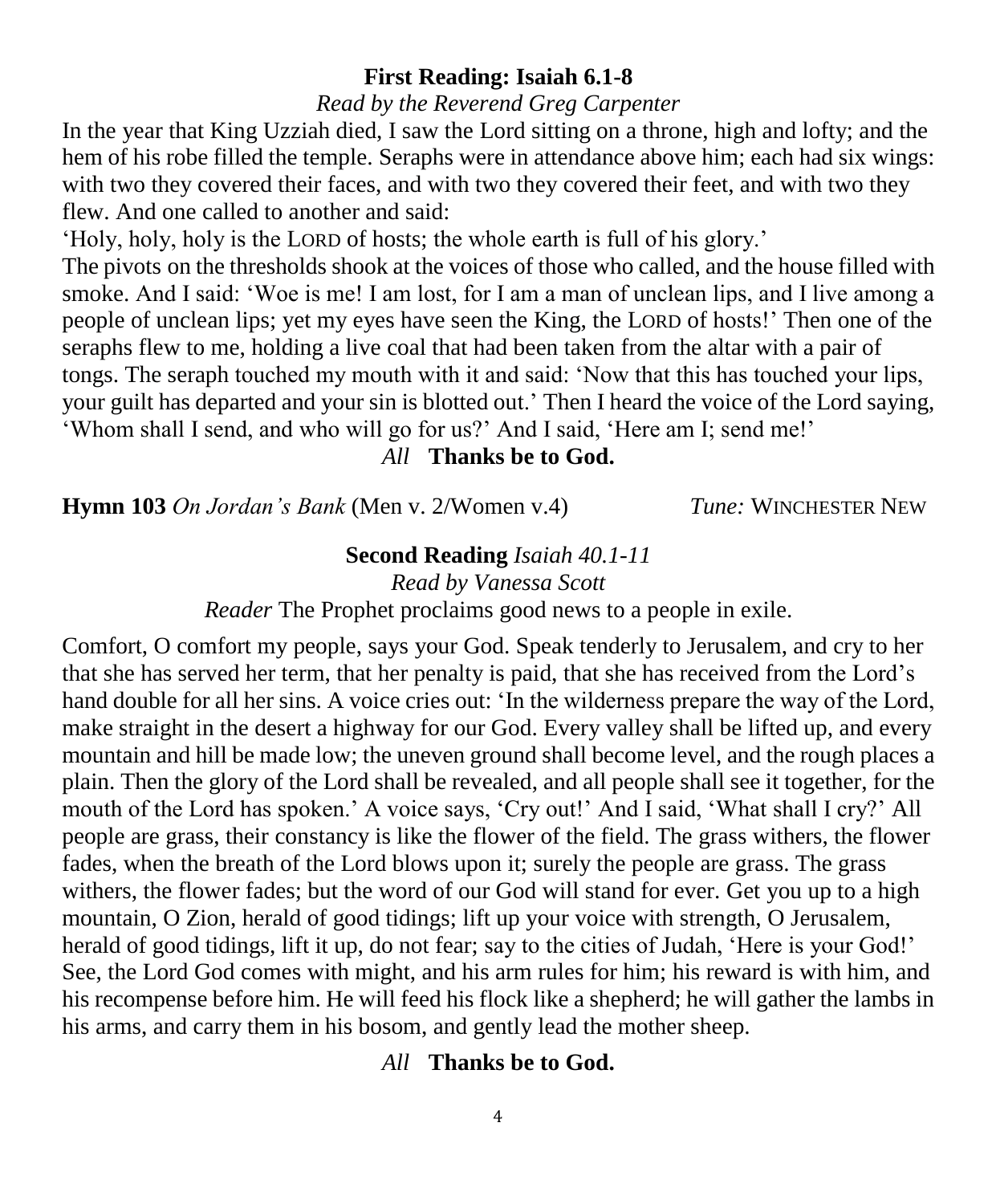# **Third Reading** *Isaiah 65:17-25 Read by Paul Faulkner*

*Reader* The Prophet foretells the advent of the desire of all nations.

For I am about to create new heavens and a new earth; the former things shall not be remembered or come to mind. But be glad and rejoice for ever in what I am creating; for I am about to create Jerusalem as a joy, and its people as a delight. I will rejoice in Jerusalem, and delight in my people; no more shall the sound of weeping be heard in it, or the cry of distress. No more shall there be in it an infant that lives but a few days, or an old person who does not live out a lifetime; for one who dies at a hundred years will be considered a youth, and one who falls short of a hundred will be considered accursed. They shall build houses and inhabit them; they shall plant vineyards and eat their fruit. They shall not build and another inhabit; they shall not plant and another eat; for like the days of a tree shall the days of my people be, and my chosen shall long enjoy the work of their hands. They shall not labour in vain, or bear children for calamity; for they shall be offspring blessed by the Lord— and their descendants as well. Before they call I will answer, while they are yet speaking I will hear. The wolf and the lamb shall feed together, the lion shall eat straw like the ox; but the serpent—its food shall be dust! They shall not hurt or destroy on all my holy mountain, says the Lord.

# *All* **Thanks be to God.**

Choir *Thou Shalt know Him when He comes* MARK SIRETT

Thou shalt know Him when he comes not by any din of drums, Nor his manners nor his airs, nor by anything he wears. Thou shalt know him when he comes, not by his crown or by his gown, But his coming known shall be by the holy harmony which his coming makes in thee. Thou shalt know him when he comes. Amen.

**Fourth Reading** *Jeremiah 23:5-8*

*Read by Nancy Nourse Reader* The Lord promises to send his people a righteous King.

The days are surely coming, says the Lord, when I will raise up for David a righteous Branch, and he shall reign as king and deal wisely, and shall execute justice and righteousness in the land. In his days Judah will be saved and Israel will live in safety. And this is the name by which he will be called: 'The Lord is our righteousness.' Therefore, the days are surely coming says the Lod, when it shall no longer be said, "As the Lord lives who brought the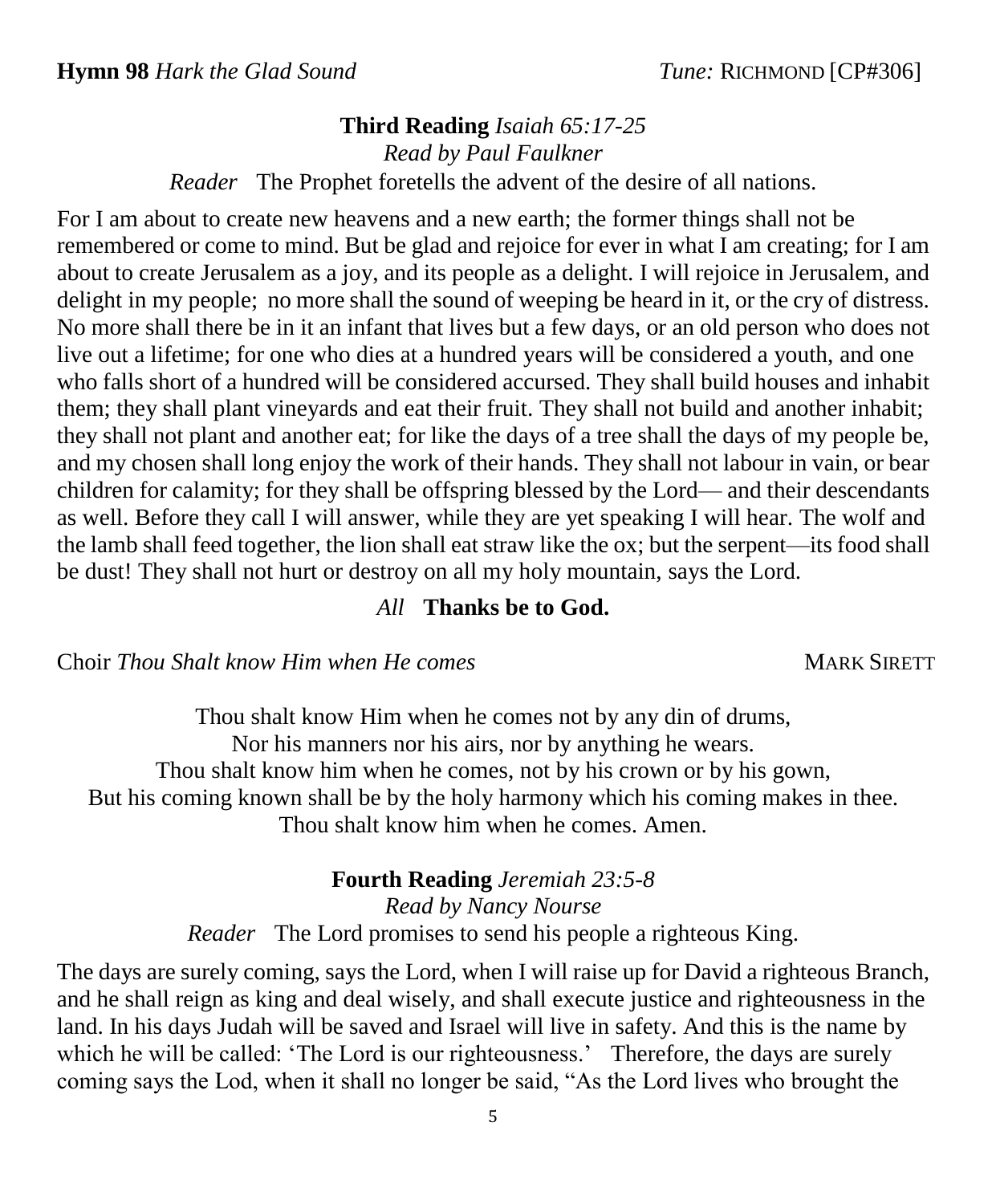people of Israel up out of the land of Egypt," but "As the Lord lives who brought out and led the offspring of the house of Israel out of the land of the north and out of the lands where he had driven them. Then they shall live in their own land.

#### *All* **Thanks be to God.**

#### **Hymn 91** *People Look East Tune:* BESANCON

#### **Fifth Reading** *Ezekiel 36:22-28 Read by Spencer Higgins*

*Reader* The Prophet foretells a new spirit of unity between God and humanity*.*

Say to the house of Israel, thus says the Lord God: It is not for your sake, O house of Israel, that I am about to act, but for the sake of my holy name, which you have profaned among the nations to which you came. I will sanctify my great name, which has been profaned among the nations, and which you have profaned among them; and the nations shall know that I am the Lord, says the Lord God, when through you I display my holiness before their eyes. I will take you from the nations, and gather you from all the countries, and bring you into your own land. I will sprinkle clean water upon you, and you shall be clean from all your uncleannesses, and from all your idols I will cleanse you. A new heart I will give you, and a new spirit I will put within you; and I will remove from your body the heart of stone and give you a heart of flesh. I will put my spirit within you, and make you follow my statutes and be careful to observe my ordinances. Then you shall live in the land that I gave to your ancestors; and you shall be my people, and I will be your God.

#### *All* **Thanks be to God.**

Choir *Angelus ad Virginem* ANDREW CARTER

Angelus ad Virginem subintrans in conclave Virginis formidinem demulcens inquit Ave, Regina virginum, caeli terraeque Dominum concipies et paries intacta salutem hominum, tu porta caeli facta medela criminum.

Gabriel, from heaven's king Sent to the maiden sweet, Brought to her blissful tiding And fair 'gan her to greet. 'Hail be thou, full of grace aright! For so God's Son, the heaven's light, Loves man, that He  $\vert$  a man will be  $\vert$  and take Flesh of thee, maiden bright, Mankind free for to make Of sin and devil's might.'

6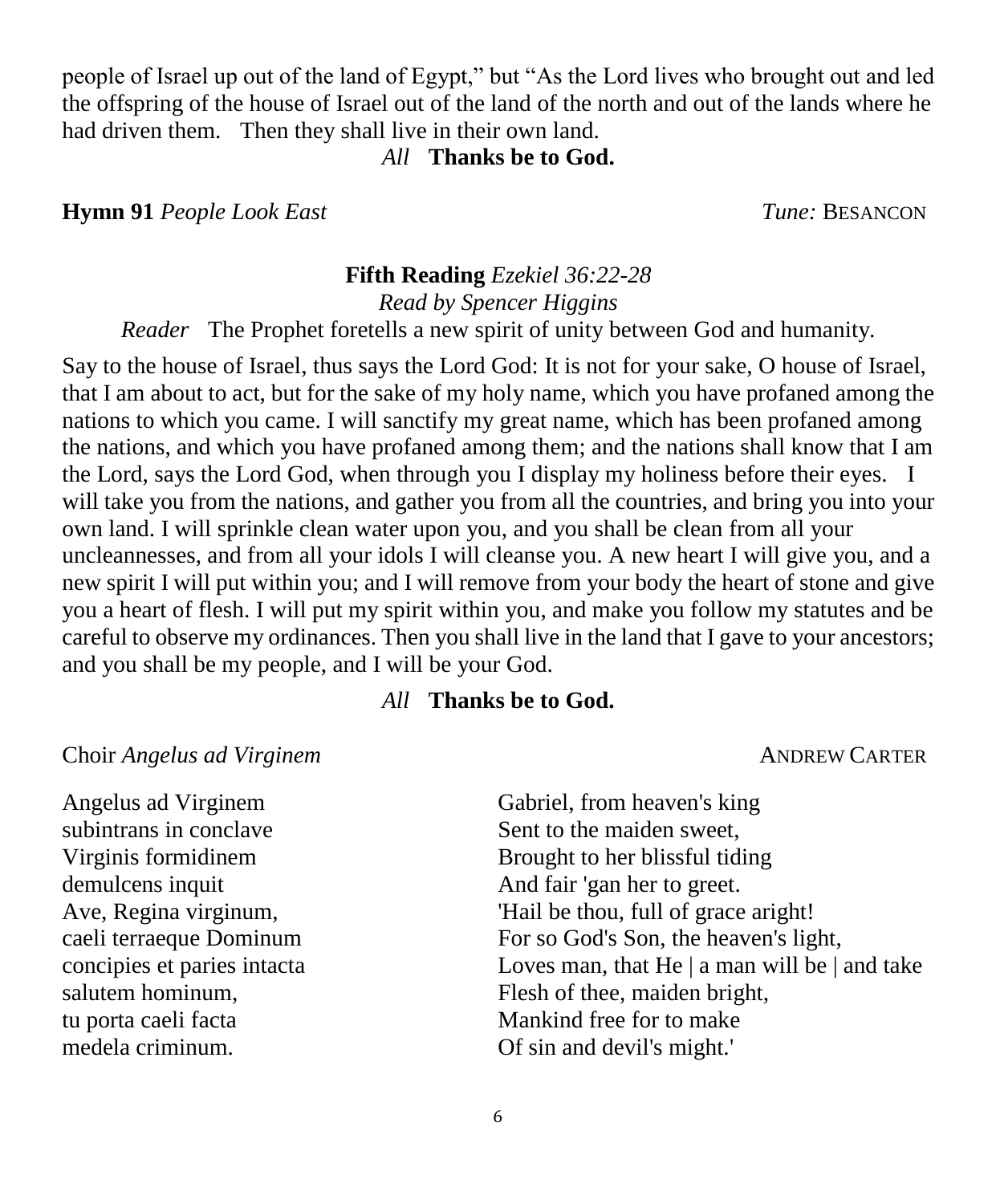Quomodo conciperem quae virum non cognovi? Qualiter infringerem quod firma mente vovi? Spiritus Sancti gratia perficiet haec omnia; ne timeas, sed gaudeas, secura quod castimonia manebit in te pura Dei potentia.

Ad haec virgo nobilis respondens inquit ei: Ancilla sum humilis omnipotentis Dei. Tibi caelesti nuntio, tanti secreti conscio consentiens et cupiens videre factum quod audio; parata sum parere Dei consilio

Eia Mater Domini, quae pacem reddidisti Angelis et homini, cum Christum genuisti: tuum exora Filium ut se nobis propitium exhibeat et deleat peccata: praestans auxilium vita frui beata post hoc exilium.

Gently to him gave answer The gentle maiden then: 'And in what wise should I bear Child, that know not man?' The angel said: 'O dread thee nought. 'Tis through the Holy Ghost that wrought Shall be this thing | whereof tidings | I bring: Lost mankind shall be bought By thy sweet childbearing, And back from sorrow brought.

When the maiden understood And the angel's words had heard, Mildly, of her own mild mood, The angel she answered: 'Our Lord His handmaiden, I wis, I am, that here above us is: And touching me | fulfilled be | thy saw; That I, since His will is, Be, out of nature's law A maid with mother's bliss

O Mother of the Lord, who restored peace to angels and men when you gave birth to Christ, beg of your son that he may show himself favourable to us and wipe away our sins, offering help to enjoy the blessed life after this exile. Deo Gratias!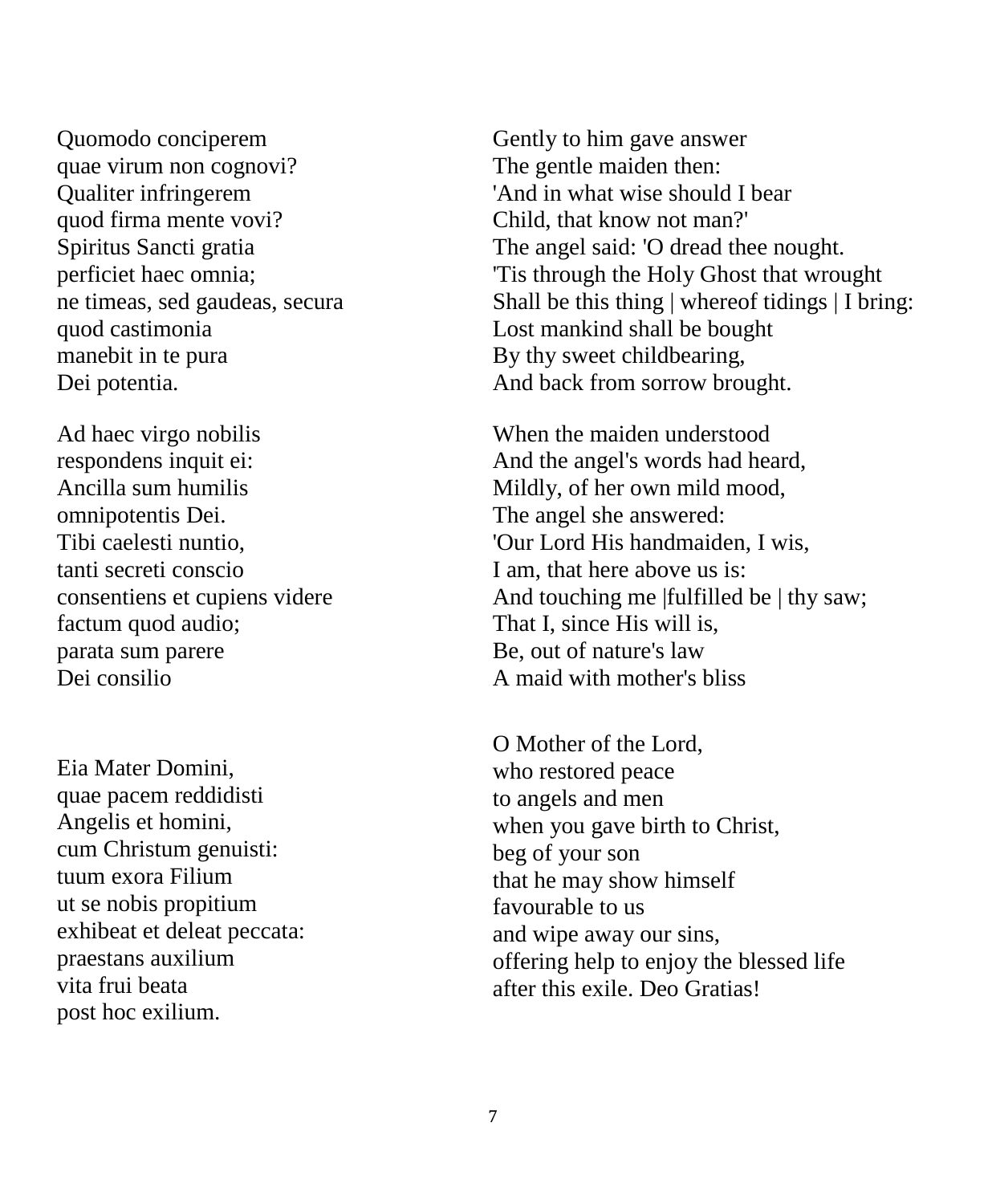**Gospel of the Salutation** *Luke 1: 26-38 Read by The Reverend Michael Perry*

*The Angel Gabriel Salutes the Blessed Virgin Mary*

In the sixth month the angel Gabriel was sent by God to a town in Galilee called Nazareth, to a virgin engaged to a man whose name was Joseph, of the house of David. The virgin's name was Mary. And he came to her and said, 'Greetings, favoured one! The Lord is with you.' But she was much perplexed by his words and pondered what sort of greeting this might be. The angel said to her, 'Do not be afraid, Mary, for you have found favour with God. And now, you will conceive in your womb and bear a son, and you will name him Jesus. He will be great, and will be called the Son of the Most High, and the Lord God will give to him the throne of his ancestor David. He will reign over the house of Jacob forever, and of his kingdom there will be no end.' Mary said to the angel, 'How can this be, since I am a virgin?' The angel said to her, 'The Holy Spirit will come upon you, and the power of the Most High will overshadow you; therefore the child to be born will be holy; he will be called Son of God. And now, your relative Elizabeth in her old age has also conceived a son; and this is the sixth month for her who was said to be barren. For nothing will be impossible with God.' Then Mary said, 'Here am I, the servant of the Lord; let it be with me according to your word.' Then the angel departed from her.

# *All* **Thanks be to God.**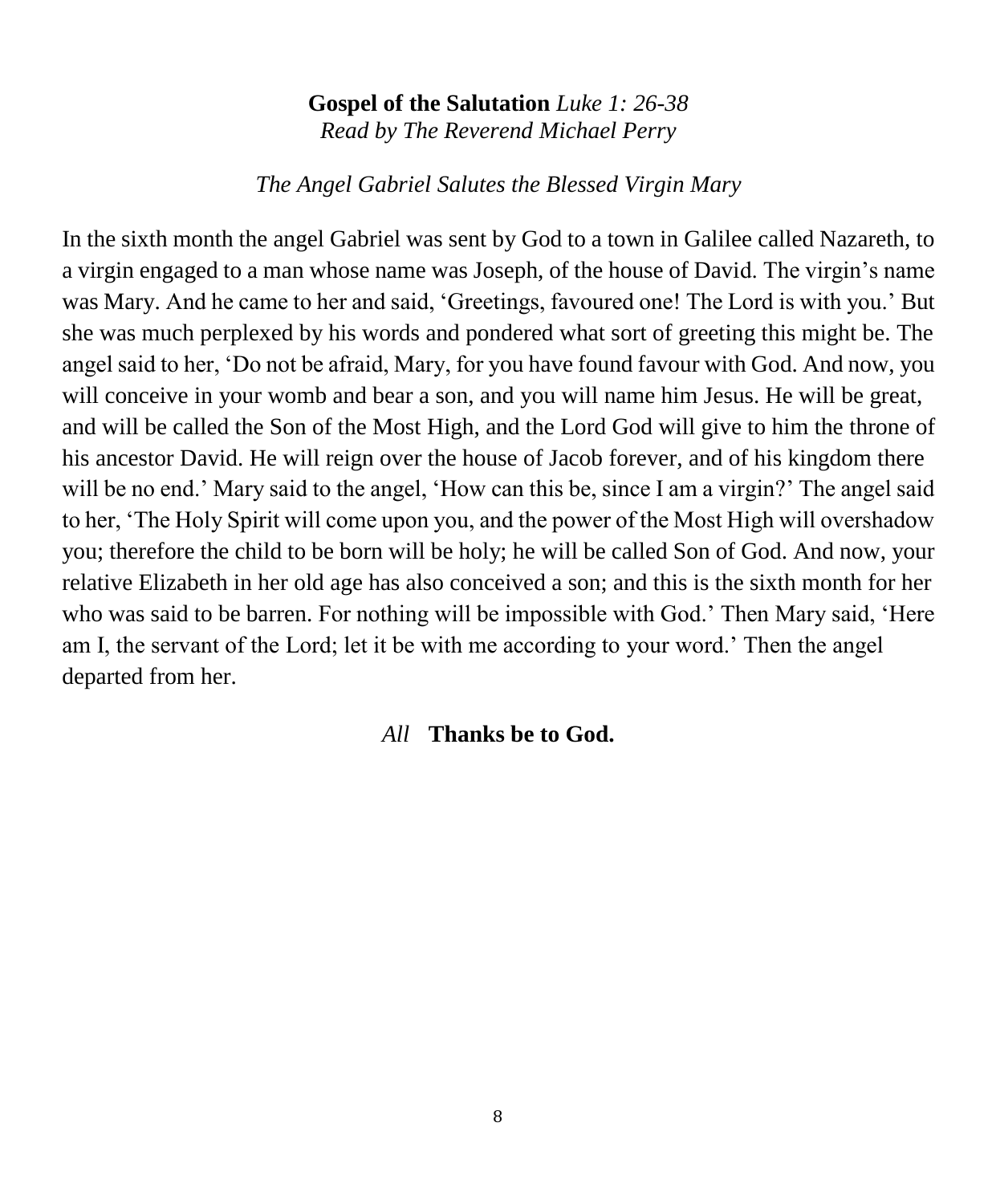### Choir *Ave Maria* FRANZ BIEBL<sub>2</sub>

*Angelus Domini nuntiavit Mariae et concepit de Spiritu sancto.*

**Ave Maria,** gratia plena, Dominus tecum. Benedicta tu in mulieribus, Et benedictus fructus ventris tui, Jesus, Jesus.

*Maria dixit: Ecce ancilla Domini. Fiat mihi secundum verbum tuum.*

Ave Maria, gratia plena, Dominus tecum. Benedicta tu in mulieribus, Et benedictus fructus ventris tui, Jesus, Jesus.

*Et Verbum caro factum est et habitavit in nobis.*

Ave Maria, gratia plena, Dominus tecum. Benedicta tu in mulieribus, Et benedictus fructus ventris tui, Jesus, Jesus.

Sancta Maria, Mater Dei, ora pro nobis peccatoribus, Sancta Maria, ora pro nobis, nunc et in hora mortis death. nostrae. Amen. Amen. Amen.

*The angel of God visited Maria and she conceived of the Holy Spirit.*

Hail Mary, Full of grace, the Lord is with you. Blessed are you among women, and blessed is the fruit of your womb, Jesus, Jesus.

*Maria said: See the servant of the Lord. May it happen to me according to your word.*

Hail Mary, Full of grace, the Lord is with you. Blessed are you among women, and blessed is the fruit of your womb, Jesus, Jesus.

*And the Word became flesh and lived among us.*

Hail Mary, Full of grace, the Lord is with you. Blessed are you among women, and blessed is the fruit of your womb, Jesus, Jesus.

Holy Mary, Mother of God, pray for us sinners, Holy Mary, pray for us now and in the hour of our Amen. Amen. Amen.

**Hymn** *Creator of the Starry Height Tune:* CONDITE ALME SIDERUM

Creator of the starry height, thy people's everlasting light, Jesu, Redeemer, of us all, hear thou thy servants when they call.

Thou, sorrowing at the helpless cry of all creation doomed to die, didst save our lost and guilty race by healing gifts of heavenly grace.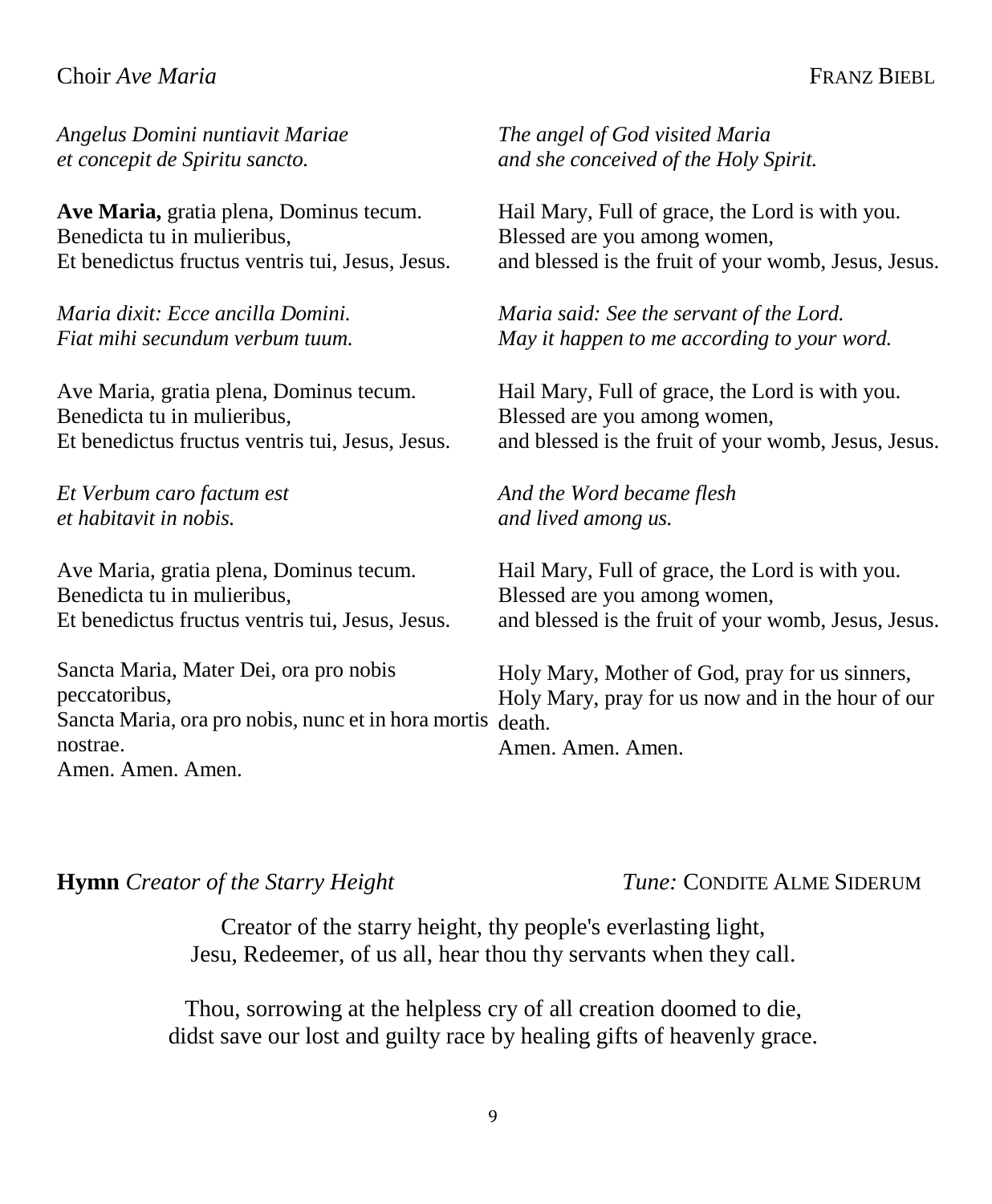Thou cam'st, the Bridegroom of the bride, as drew the world to eventide; proceeding from a virgin shrine, the spotless Victim all divine.

At thy great Name, exalted now, all knees in lowly homage bow; al things in heaven and earth adore, and own thee King for evermore.

To thee, O Holy One, we pray, our Judge in that tremendous day, ward off, while yet we dwell below, the weapons of our crafty foe.

To God the Father, God the Son, and God the Spirit, Three in One, Praise, honour, might and glory be from age to age eternally.

*Please remain standing.*

# **Gospel of the Advent** *Matthew 21:1-11 Read by The Reverend Canon Geoffrey Sangwine*

When they had come near Jerusalem and had reached Bethphage, at the Mount of Olives, Jesus sent two disciples, saying to them, 'Go into the village ahead of you, and immediately you will find a donkey tied, and a colt with her; untie them and bring them to me. If anyone says anything to you, just say this, "The Lord needs them." And he will send them immediately.' This took place to fulfil what had been spoken through the prophet, saying, 'Tell the daughter of Zion, Look, your king is coming to you, humble, and mounted on a donkey, and on a colt, the foal of a donkey.' The disciples went and did as Jesus had directed them; they brought the donkey and the colt, and put their cloaks on them, and he sat on them. A very large crowd spread their cloaks on the road, and others cut branches from the trees and spread them on the road. The crowds that went ahead of him and that followed were shouting, 'Hosanna to the Son of David! Blessed is the one who comes in the name of the Lord! Hosanna in the highest heaven!' When he entered Jerusalem, the whole city was in turmoil, asking, 'Who is this?' The crowds were saying, 'This is the prophet Jesus from Nazareth in Galilee.'

# *All* **Thanks be to God.**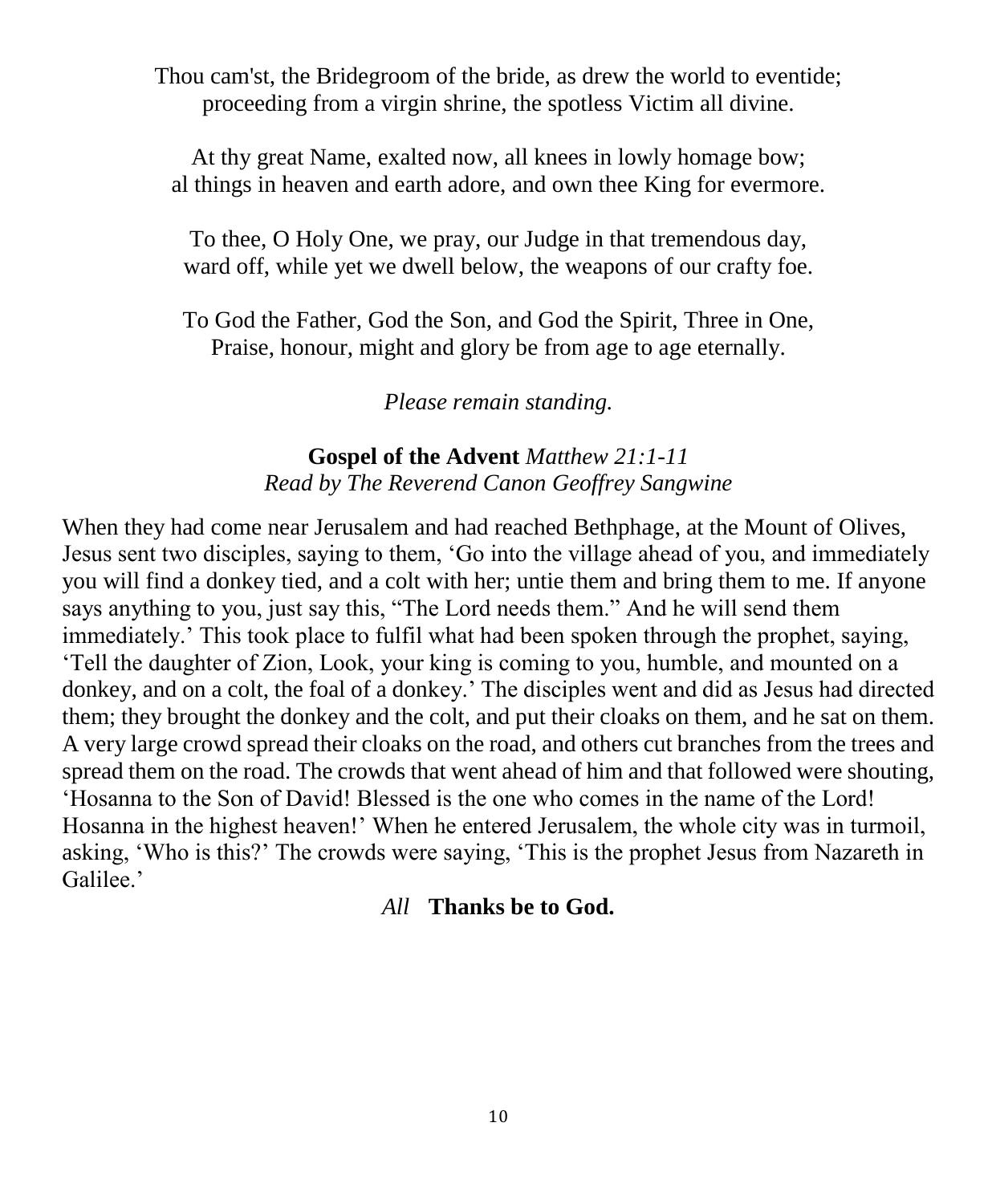*Your offering helps to support the ministries of this parish. We are grateful for your generosity.*

# *All* **O come, O come, Emmanuel, and ransom captive Israel, that mourns in lonely exile here until the Son of God appear.** *Refrain* **Rejoice! Rejoice! Emmanuel shall come to thee, O Israel.**

# *Women* O come, thou Wisdom from on high, who orders all things mightily; to us the path of knowledge show, and teach us in her ways to go. *Refrain Men* O come, O come, great Lord of might, who to thy tribes on Sinai's height in ancient times once gave the law in cloud and majesty and awe. Refrain

# *All* **O come, thou Rod of Jesse stem, from every foe deliver them that trust thy mighty power to save, and give them victory over the grave.** *Refrain*

# **Concluding Responses**

Virga Jesse floruit:

pacem Deus reddidit,

Alleluja.

Virgo Deum et hominem genuit:

in se reconcilians ima summis.

*Officiant* We wait for thy loving kindness, O Lord. *All* **In the midst of Thy temple**. *Officiant* O God, who makest us glad with the yearly expectation of thy coming, Grant that we, who with joy receive thy only begotten Son as our Redeemer, may without fear behold him when he shall come to be our Judge, even thy Son our Lord Jesus Christ; who liveth and reigneth with thee and the Holy Spirit, one God, world without end. **Amen**.

The rod of Jesse hath blossomed: a Virgin hath brought forth God and man: God hath restored peace, reconciling in Himself the lowest with the highest. Alleluia.

**Hymn 89** *O Come, O Come, Emmanuel (vv 1-4) Tune:* VENI EMMANUEL